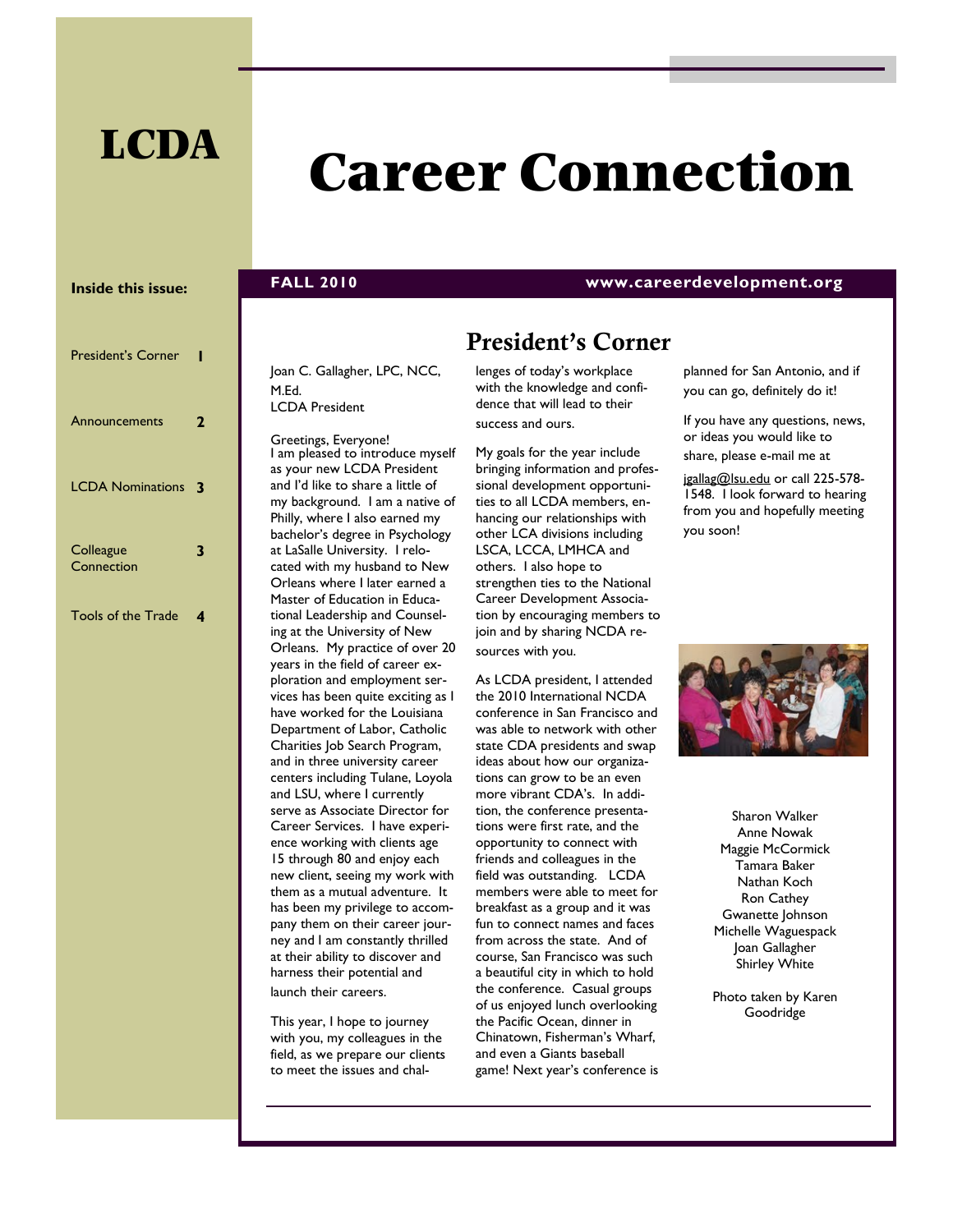#### <span id="page-1-0"></span>**Page 2 Career Connection**



#### **LCA CONFERENCE**  The LCA Conference in New

Orleans is just around the corner, Here are two things for your "To Do list". If you have not yet registered, you can do so online at

[http://www.lacounseling.org/.](#page-1-0)  When you register, be sure to **check the box indicating that your primary division is LCDA.** By doing so, a very small but needed portion of your registration fee will be given to LCDA to help fund our costs throughout the year.

#### **LCDA MEMBERS TO PRESENT AT CONFERENCE**

We are proud to announce that the following LCDA members with present a content session this year.

**Presenters**: Ellen Bush-Miller, Krystal Hardison, Lorett Swank and Sharon Fife

**Presentation Title: "Work** Wont Love You Back, But Your Family Will: A Survival Guide For Work/Life Balance"

**Time**: 1:30 Tuesday, September 21

**Program Summary**: An overview of work/life balance research and issues; a wellness model; plus other techniques for helping counselors and their clients with work/life balance.

#### **LCDA DIVISIONAL BUSINESS MEETING**

The LCDA Divisional Business Meeting will be held on Tuesday, 9/21from 3:00-4:00 PM. Come meet your fellow members and learn what's new in our division. Mark your conference calendar to attend!

### **Announcements**

**LCDA MEMBERSHIP**

We would like to focus our efforts this year on increasing our LCDA membership. We will be exploring ways to reach out to extend membership to others in the field and need your help. At \$10.00, membership is an excellent bargain. Why not invite your colleagues to join? Or consider offering membership in LCDA as a holiday gift for your career counseling intern. What a great way to help someone else improve their professional identity!

#### **GOVERNORS PROCLAMATION**

Governor Bobby Jindall, at the request of LCDA, has declared that November is Career Month in Louisiana. We are calling on you to focus attention on careers at your workplace during November. Many of us may already be planning career events at that time, but I would like to challenge you to consider what we can do to alert our clients and students to the tremendous value of career exploration and career development. Please share your ideas on the LCDA blog. Ashley Allen is our blog editor, so please send her your posts and she will get them onto the blog.

Some ideas might include hosting a field trip to visit employers; bring in a panel of guest speakers from different career paths; require that students do a job shadowing experience in a field of interest; or conduct a workshop on new careers in federal government. You might refresh your own knowledge base by setting aside a little time that month to scope out some new career web sites or read one of the suggested

books listed in "Tools of the Trade.‖ What creative ideas do you have? Please let Ashley know, so she can post them to the blog, at [ashleyallen82@yahoo.com](mailto:ashleyallen82@yahoo.com)

#### **LCDA SPRING CONFERENCE PREVIEW**

Yes, we are already planning for our LCDA 2011 Spring conference to be held in Baton Rouge in late March or early April. The theme, **"Career Development Today: The Future is Here!"** promises to unify an upbeat series of presentations from outstanding presenters. Following on the success of last year's conference, we will again offer this exceptional event which will provide 6 CEU's for all full-day attendees, plus continental breakfast, lunch and snacks for a cost of \$60.00. More conference information will be forthcoming. Watch your inbox!

*2010 LCA Conference "We Are Family" InterContinental New Orleans September 19-22*

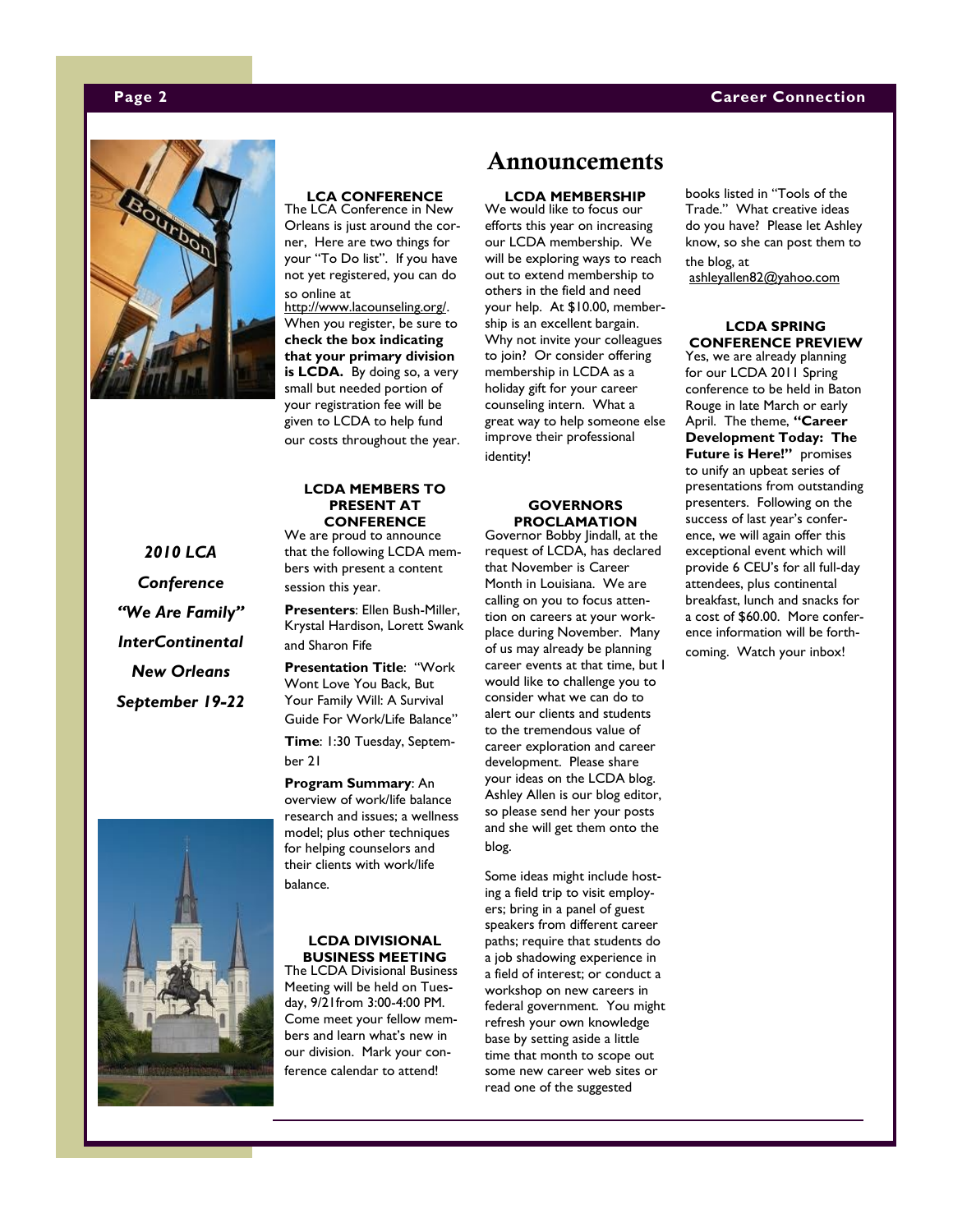## **LCDA Nominations**

#### **NOTICE - IT IS TIME FOR LCDA ELECTIONS**

Officers to be elected:

President-Elect for 2011-2012 Member-At-Large for 2011- 2012

Please e-mail your nominations to Sharon Walker, Past President, at

[sharon.walker@ololcollege.edu](#page-1-0) We will also have a nominations box on the voting table at the LCA Conference September 19-22, 2010 in New Orleans. After we have gathered nominations via e-mails and the nominations box at the conference, we will have the election by mass e-mail to all LCDA members.

Please consider nominating yourself or someone else (make sure you ask that person if they are willing to serve). If anyone has any questions about the duties and responsibilities of either of these offices, please e-mail Sharon or call her at 225-235-4590.

#### **WE NEED MEMBERS WILLING TO SERVE TO STEP UP AND TAKE A ROLE IN LCDA LEADER-SHIP!**

### **FALL 2010 Page 3**

**2010-11 LCDA EXECUTIVE OFFICERS** President Joan Gallagher

> Past President Sharon Walker

President Elect and 2011 Spring Conference Chair Angela Murray

> **Secretary** Ashley Allen

**Treasurer** Michelle Waguespack

Members-at-Large Ellen Bush Karen Goodridge

Newsletter Co-chairs Gwanette Johnson Michelle Waguespack



## **Colleague Connection**

The NCDA conference was held in San Francisco this past June 30-July 2 entitled *A Bridge to a Brighter Future…Inspiring Careers Empowering Lives!* After speaking to several colleagues that attended, we can assure you that the conference certainly lived up to its title. Set against the backdrop of the magical city of San Francisco, the content sessions and keynote speakers were engaging and informative enough to make you forget that the weather was sunny and 68 degrees outside. Every imaginable setting and clientele of career counseling was covered including sessions to address career counselors own goals and work life balance.

The keynote speakers carried the theme of inspiring careers by delivering outstanding presentations. Dr. Beverly Kaye, the author of numerous career enrichment books, reminded us about the importance of job enrichment and the "Power of Purpose". Equally exciting, was shaking hands with the charismatic Jason Dorsey who entertained and informed us about Gen Y. Just being in the presence of thousands of career professionals from around the world was empowering.

The NCDA conference continued to live up to its title by serving as a networking bridge. Sharon Walker organized a breakfast for all Louisiana attendees and as a result, we formed some new relationships with career professionals in our hometown. As career counselors, we all emphasis the power of networking to our clients …yet how many of us take the time to practice what we preach?

The 2010 NCDA conference certainly lived up to its title and the image of the bridge in the background of the title was quite appropriate. Our work as career counselors is often like that of a bridge…spanning the distance with clients who are transitioning from one place to another. The bridge must have a strong foundation

and the NCDA conference certainly provided us with opportunities to strengthen our friendships with colleagues as well as our professional development.

The 2011 NCDA conference will be held in San Antonio, Texas on June 30 - July 2. The theme will be "Celebrating our Past: Achieving our Dreams." Don't miss out on this opportunity to celebrate and connect with other career professionals.

**Gwanette Johnson,** LPC, is a career counselor at LSU Career Services.

**Michelle Waguespack**, M. Ed, NCC, is a career counselor and job search coordinator at LSU Career Services and Career Planning Services, LLC.

*We encourage you to submit articles highlighting your work in career development. Please submit to Gwanette Johnson at [gjohnso3@lsu.edu](#page-1-0) to be featured in the spring 2011 newsletter.*